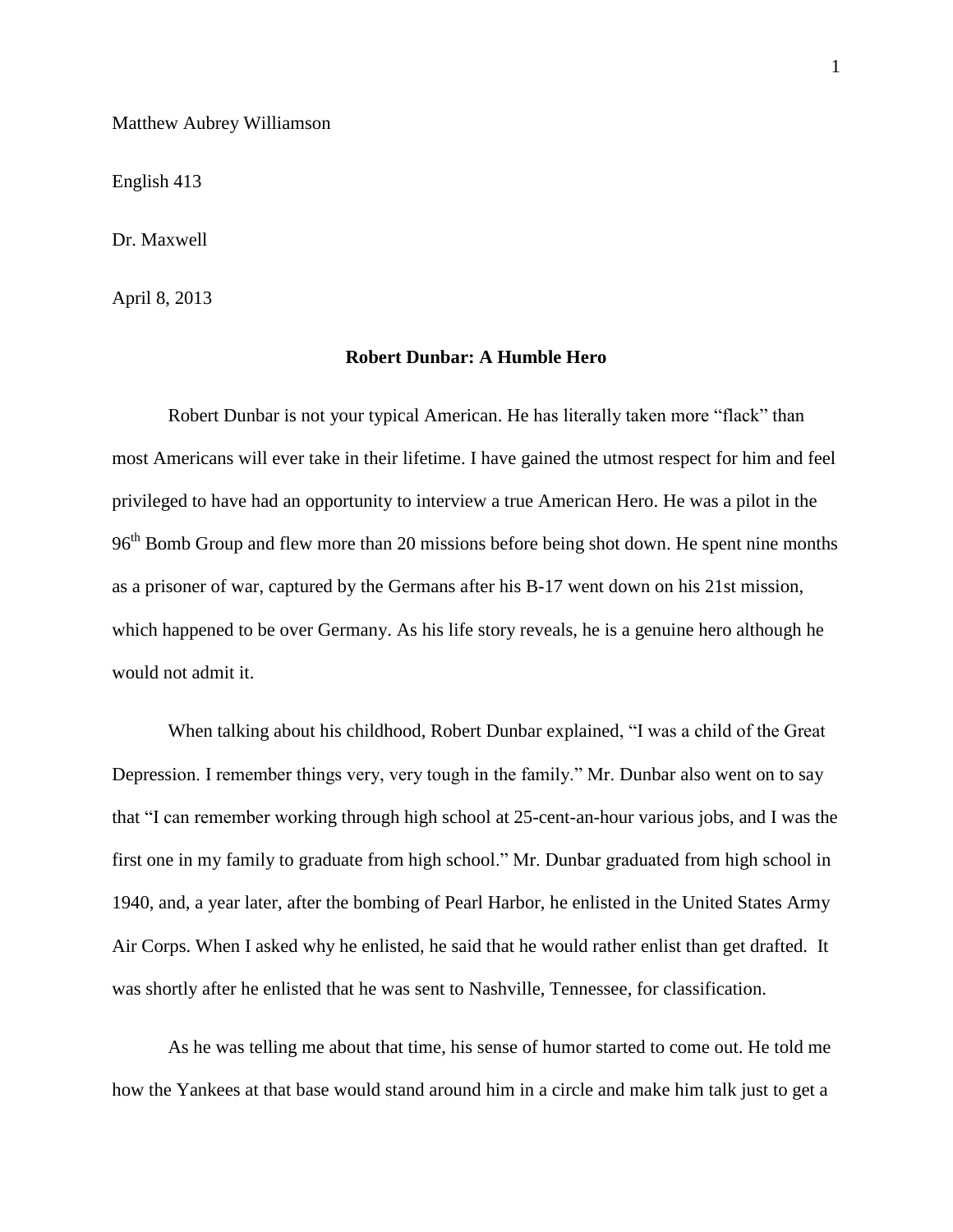good laugh. He would visit several more training bases in the United Sates before receiving a brand new B-17 and flying to Scotland to begin his time in combat.

When Robert Dunbar arrived in England, the British had already been flying bombing missions for nearly two years. However, that did not stop the Americans from jumping right in to the fray. He flew his first mission as a co-pilot in a bombing raid that would set up the ground forces for their invasion on D-Day; it was also his first experience of being shot at. He said, "The target that on the fourth of June was the Marshland Yards at Paris, France. See the purpose was to screw up transportation so the Germans couldn't [get] all them resupplies. And that's the day I was flying right underneath another B-17. He got a direct burst right in his right [side], between the two gunners, and I knew that they died instantly. And the nose went down, and the tail all went down. And that was my indoctrination to being shot at." He told me several times throughout the interview how horrible it was to be shot at, and I still cannot imagine what that must feel like.

After his indoctrination to combat as a co-pilot, Mr. Dunbar was given his own crew and started flying missions as a pilot. His first missions were all along the French and Belgian coasts due to the fact that their fighter support could only take them so far on the gas they carried. His second mission was on D-Day when he dropped bombs on Normandy to prepare the way for the U.S. ground forces. Missions were often flown very close to each other. He explained, "From there on [after D-Day], we flew a mission every third, fourth, fifth day, weather permitting." It was also during one of these early missions that— because the smoke signals that were used to mark the targets drifted over the American troops—Mr. Dunbar and his crew bombed short of the intended target and killed a squadron of American soldiers. He said, "You don't hear about that in books and magazines and papers, not in any details anyway." It was clear that this was an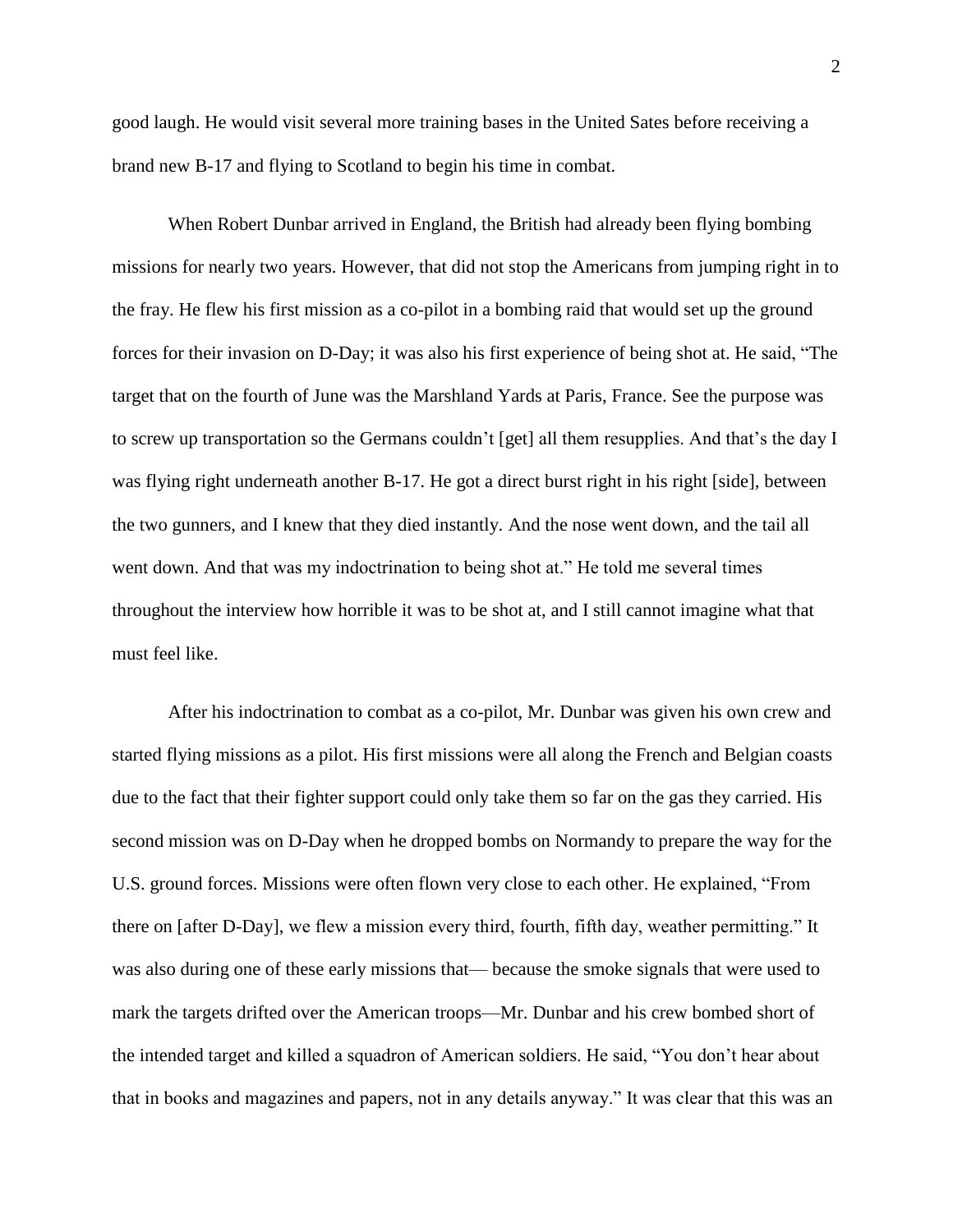emotional topic for him, but he was very composed in discussing it. After these early missions along the French coast, Mr. Dunbar and the 96th Bomb Group shifted their focus back to Germany, where their primary mission was to destroy the Luftwaffe.

To achieve this goal, they focused hard on bombing anything that related to German aircraft. He flew thirteen missions as a member of the bomb group on these missions before being promoted to group leader. He described his selection very humbly; he said, "I wasn't selected because of my flying abilities; it was because of my navigator who took a meticulous flight log." Mr. Dunbar flew 20 missions without being shot down, but on mission 21 he "had to die."



Source: www.jewishvirtuallibrary.org

On September 13, 1944, Robert Dunbar took off from England as group commander for the 96<sup>th</sup> Bomb Group. Their target was the I.G. Farbenindustrie, the largest chemical plant in Germany before the war. It was crucial that the plant be destroyed because of the Ersatz fuel they were making. Everything was running as smoothly as

it could when Mr. Dunbar noticed that a German anti-air battery had locked onto him. His group could avoid the blast, but Mr. Dunbar had to remain on target and drop his bombs. He did so, but in the process was shot down over southern Germany, less than forty miles from Allied territory.

He would spend the next nine months as a prisoner of war in three different prison camps: Nuremberg, Moosberg, and Stalag Luft III. The conditions of these camps were deplorable and very dangerous. While at Nuremberg, he was so close to an American and British